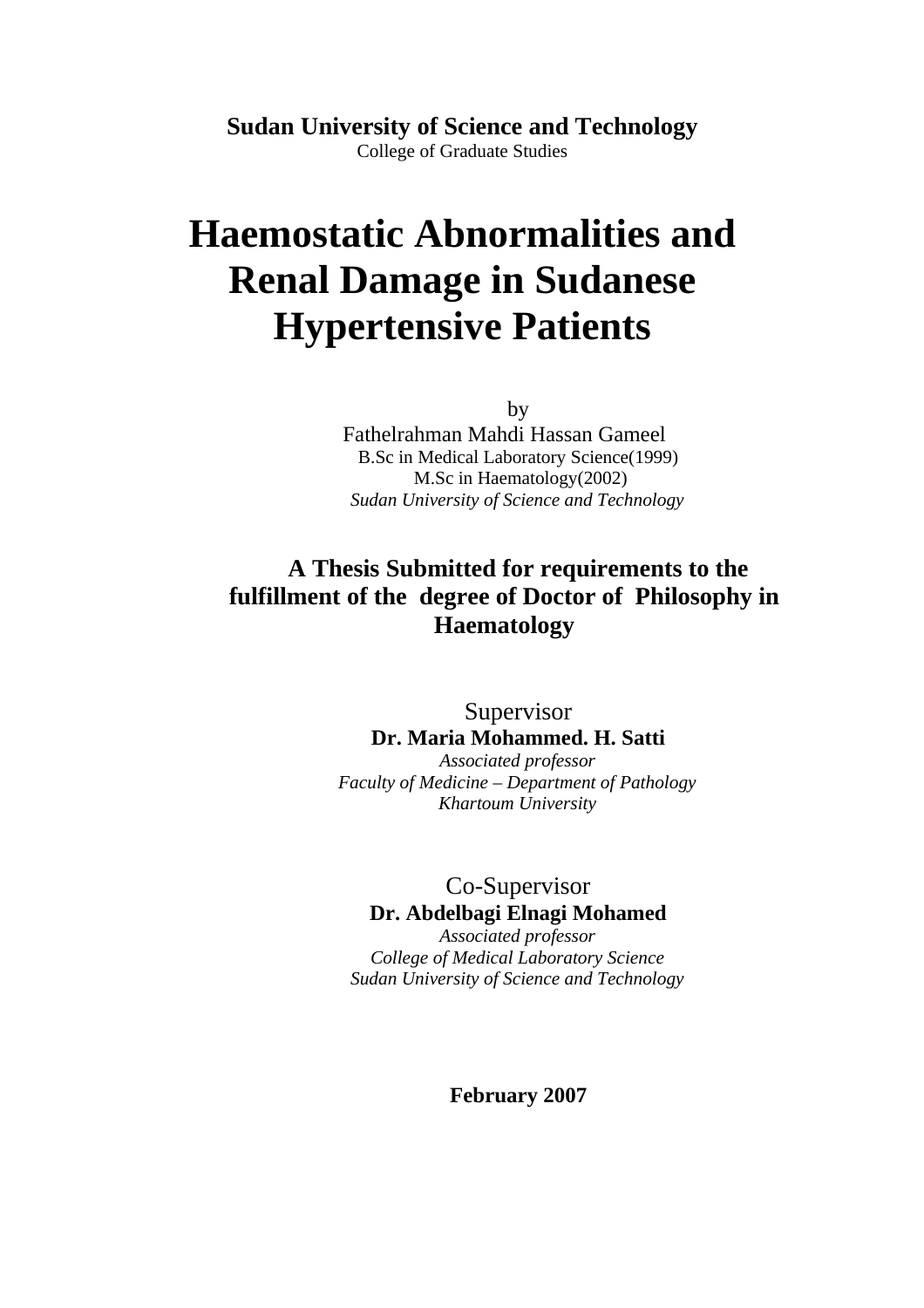# DEDICATION

To my mother soul **…….**

To Sudanese Hypertensive patients

 *To all cardiac and renal care centers in Sudan*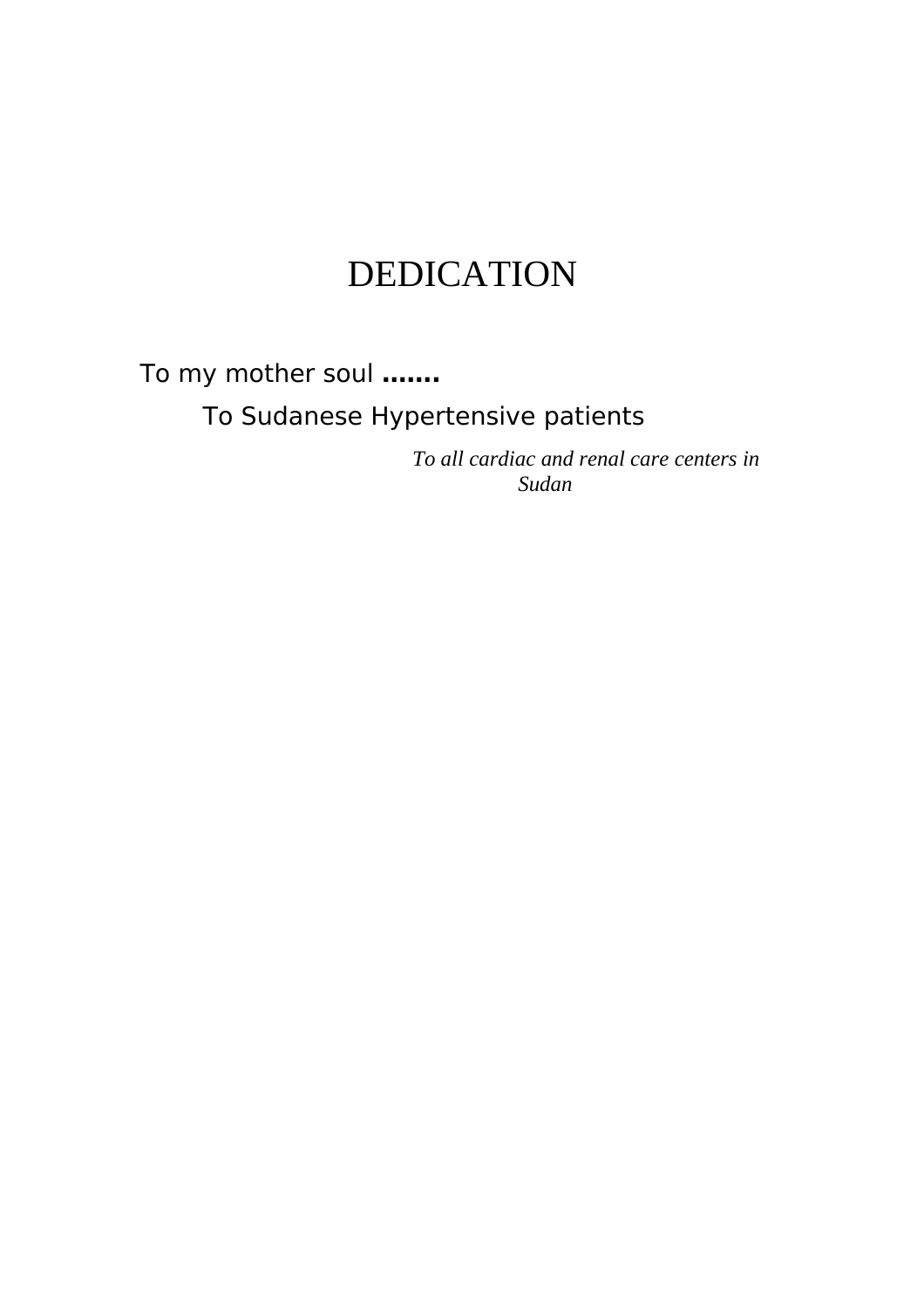#### **Acknowledgments**

All praise and thanks to Allah the Almighty, who blessed me with courage for preparation and completion of this study.

Completing a PhD is truly a marathon event, and I would not have been able to complete this journey without the aid and support of countless people over the past four years. I must first express my gratitude towards my supervisor, Dr. Maria Mohamed Hamad Satti. Her leadership, support, attention to detailed and hard work are highly appreciated. Dr. Maria Satti was so kind as to read the whole thesis thoroughly and contributed also to the scientific discussion and without her critcal advice and support, the completion of this thesis would not have been possible.

 I am greatly indebted to Dr. Abdelbagi Elnagi Mohamed for his supervision and helpful advice throughout the process of writing this thesis.

 Over the years, I have enjoyed the aid of several fellowships and scholarships from the American Society for Clinical Oncology and the American Society of Hematology which have supported me all throughout my practical work.

 I would like to thank Prof. Micheal C. Perry for giving me the opportunity to work with his group at Ellis Fischer Medical Center, Columbia, Missouri, USA. His group contributed essentially to the final outcome of my practical studies, his insights and comments were invaluable over the time, and I look forward to a continuing collaboration with him in the future. I would like also to thank the group at the Missouri Medical Center especially Dr. Kathy Olson and Dr. Raymond Lobins since this research project benifeted a lot from their critical discussions. I am, particularly, grateful to the College of Medical Laboratory Science, Soba University Hospital, Fathelrrhman El-bashir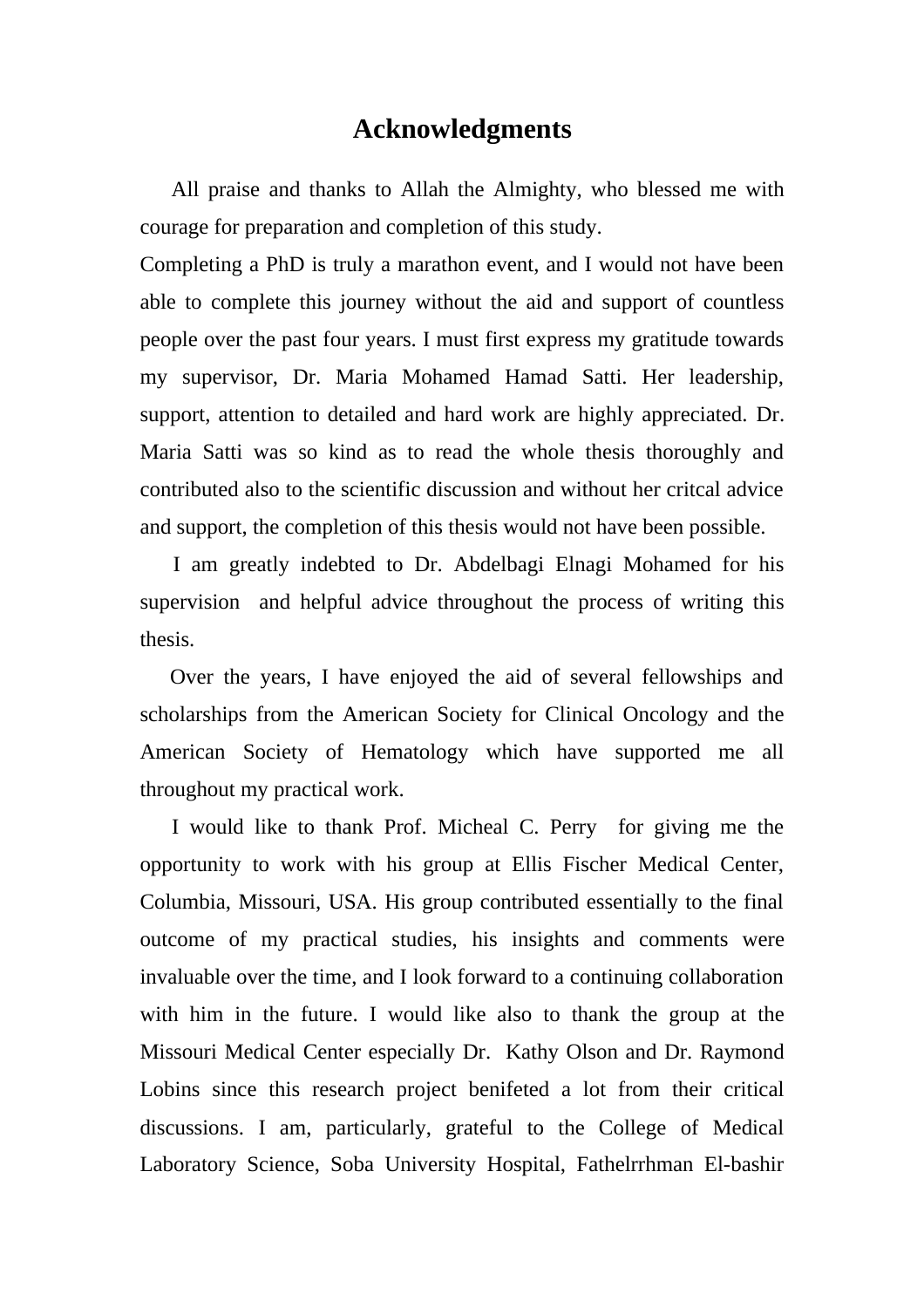Medical Center and Wadnobawy Medical Center for their support in the collection of samples.

Last, but not least I would like to thank my family and friends who have never lost faith in this long-term research project.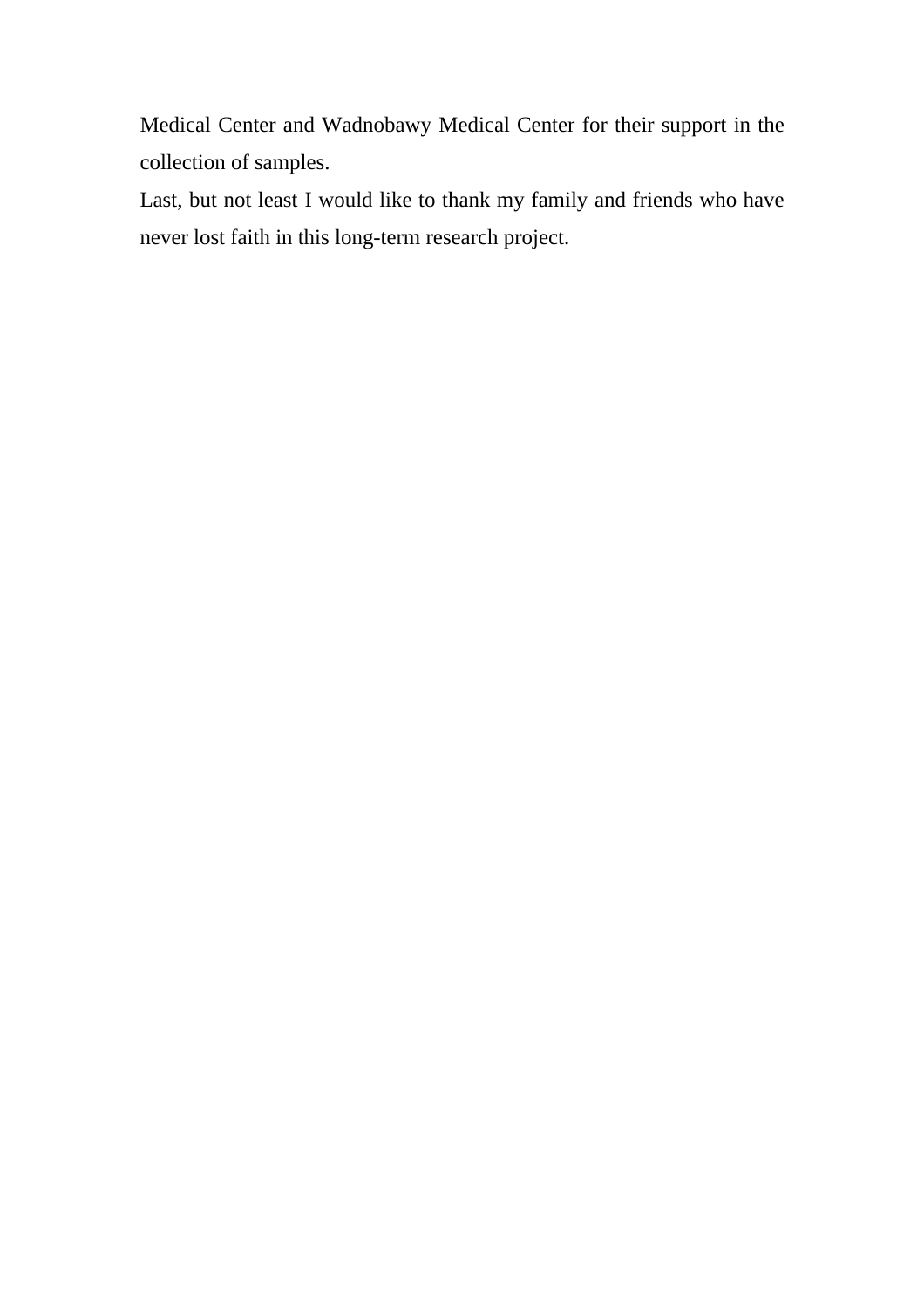#### **ABSTRACT**

 This study was done during the period of October 2003 to February 2007 in Khartoum State Teaching Hospitals (Omdurman, Khartoum, and Soba) to determine the thrombin generation, haemostatic and renal damage markers among Sudanese hypertensive patients.

 Two hundred patients (200) and fifty normal controls (50) were studied. Patients were those who fulfilled the clinical diagnosis of hypertension of both sex, on or off treatment. The controls were normal, non-hypertensive individuals of either sex. Both patients and control were above 40 years of age. Patients (male and female) with previous history of venous or arterial thrombosis and diabetes mellitus, who received antiplatelet or anticoagulant drugs in the preceding 15 days, were excluded from the study. A structured questionnaire was prepared which included the general information and laboratory investigations. Blood, plasma, serum and urine samples were collected from all patients and controls for use in laboratory investigations.

 The results showed non significant difference between the mean level of patients and controls in the following parameters: prothrombin time (PT) ( $p=0.626$ ), activated partial thromboplastin time (APTT) ( $p=0.272$ ), thrombin time(TT) ( $p=0.863$ ), fibrinogen level( $p=0.455$ ), platelets count ( $p=0.866$ ), protein S level ( $p=0.123$ ), protein C level ( $p=0.653$ ), Prothrombin fragment  $1+2$  (F1+2) (p=0.925), thrombin antithrombin complex (TAT) ( $p=0.867$ ), serum urea level ( $p=0.326$ ) and serum creatinine level ( $p=0.573$ ). The presence of microalbuminuria was correlated with the age of patients ( $p=0.000$ ) and the duration ( $p=0.030$ ) of hypertension. The levels of fibrinogen among hypertensive patients in the present study were strongly related to the development of microalbuminuria (p=0.0000). The results demonstrated a significant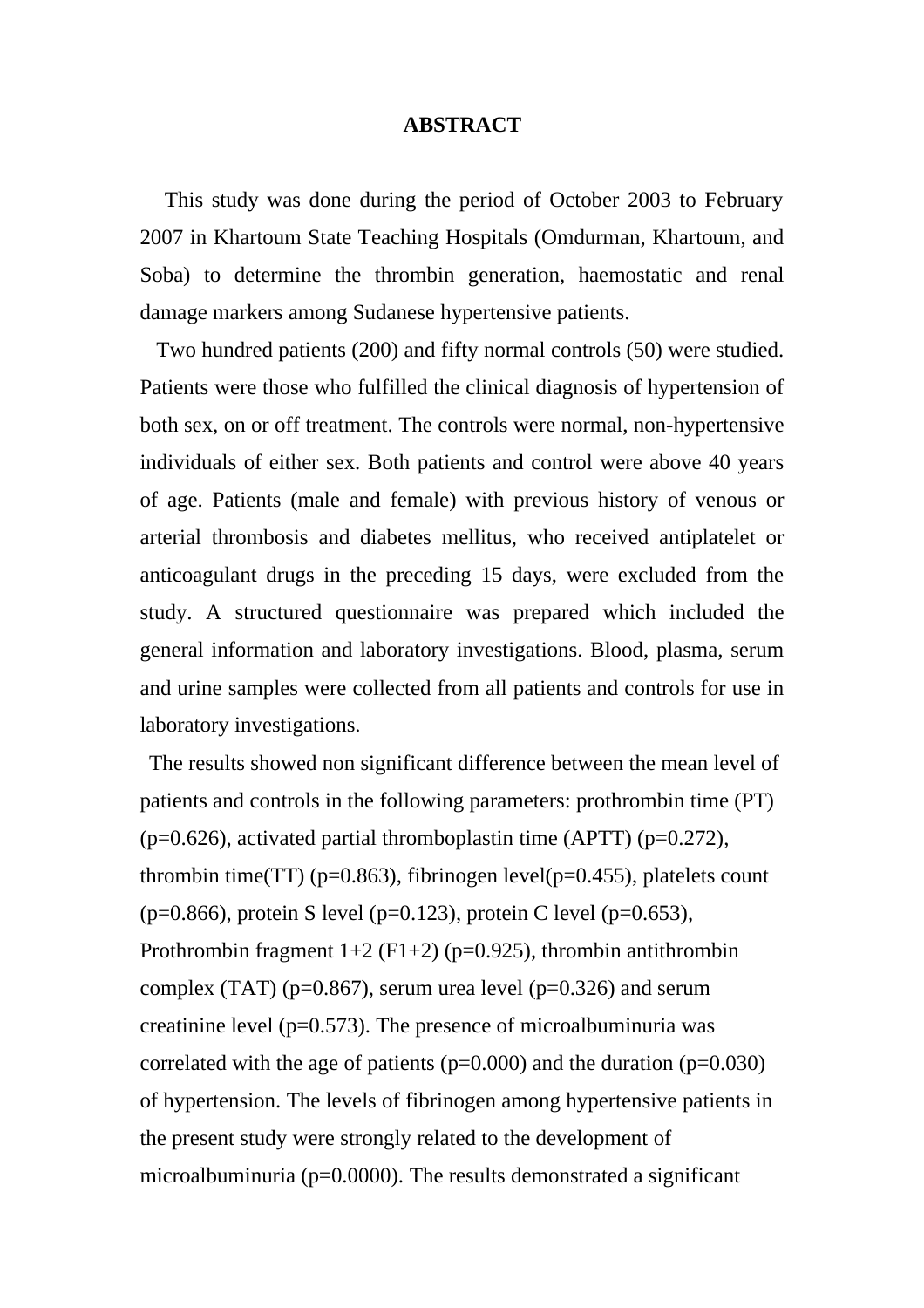difference between patients and controls in the mean level of von Willebrand factor antigen ( $P=0.000$ ), bleeding time ( $p=0.042$ ) and plasminogen activator inhibitor-1 (p=0.000). There was no correlation between the age of the patients and serum urea level  $(p=0.623)$ . However, serum creatinine level was related to the age of the patients ( $p=0.041$ ). Fibrinogen level ( $p=0.011$ ), bleeding time ( $p=0.021$ ), Plasminogen activator inhibitor-1 level (p=0.0001) and Prothrombin fragment  $1+2$  level ( $p= 0.012$ ) were significantly correlated to severity of hypertension(stage II), while thrombin antithrombin complex level did not show significant (p=0.124) correlation to the severity of the disease. Both circulating markers of thrombin generation(Prothrombin fragment  $1+2$  and thrombin antithrombin complex) were significantly ( $p=0.000$ ) correlated to the duration of hypertension.

 The results obtained indicated that measurement of prothrombin time(PT), activated partial thromboplastin time(APTT), Or thrombin time(TT) were unnecessary when evaluating a hypertensive patient in whom there was no clinical evidence of a haemostatic abnormality. An approach would eliminate the need for most of the coagulation tests done in these patients. The results of this study raised the possibility that von Willebrand factor, fibrinogen level and prothrombin fragment 1+2 could be of use in identifying a "high-risk" group of hypertensive patients who were likely to develop thrombotic events. The elevated of PAI-1 would further enhance this prothrombotic tendency. Longitudinal studies would be more informative in this aspect.

The positive correlation between the presence of microalbuminuria and the duration of the disease indicated progressive renal disease with longstanding hypertension. This was inspite of the absence of a significant difference in serum urea and serum creatinine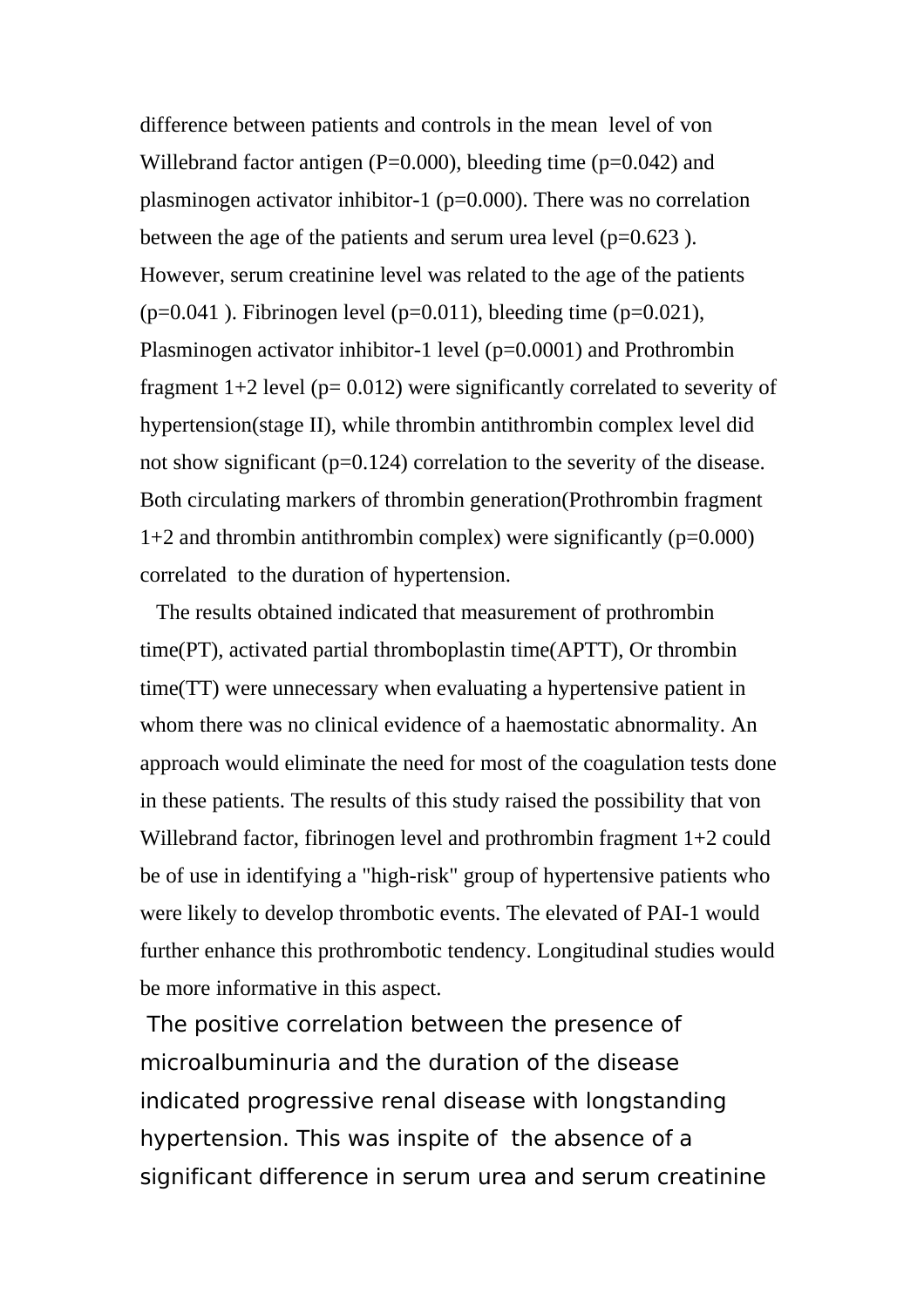levels between patients and controls. Microalbuminuria was found to be directly correlated with fibrinogen and von willebrand factor antigen levels, and this was an indication of a relationship between renal damage and the haemostatic disturbance in hypertension.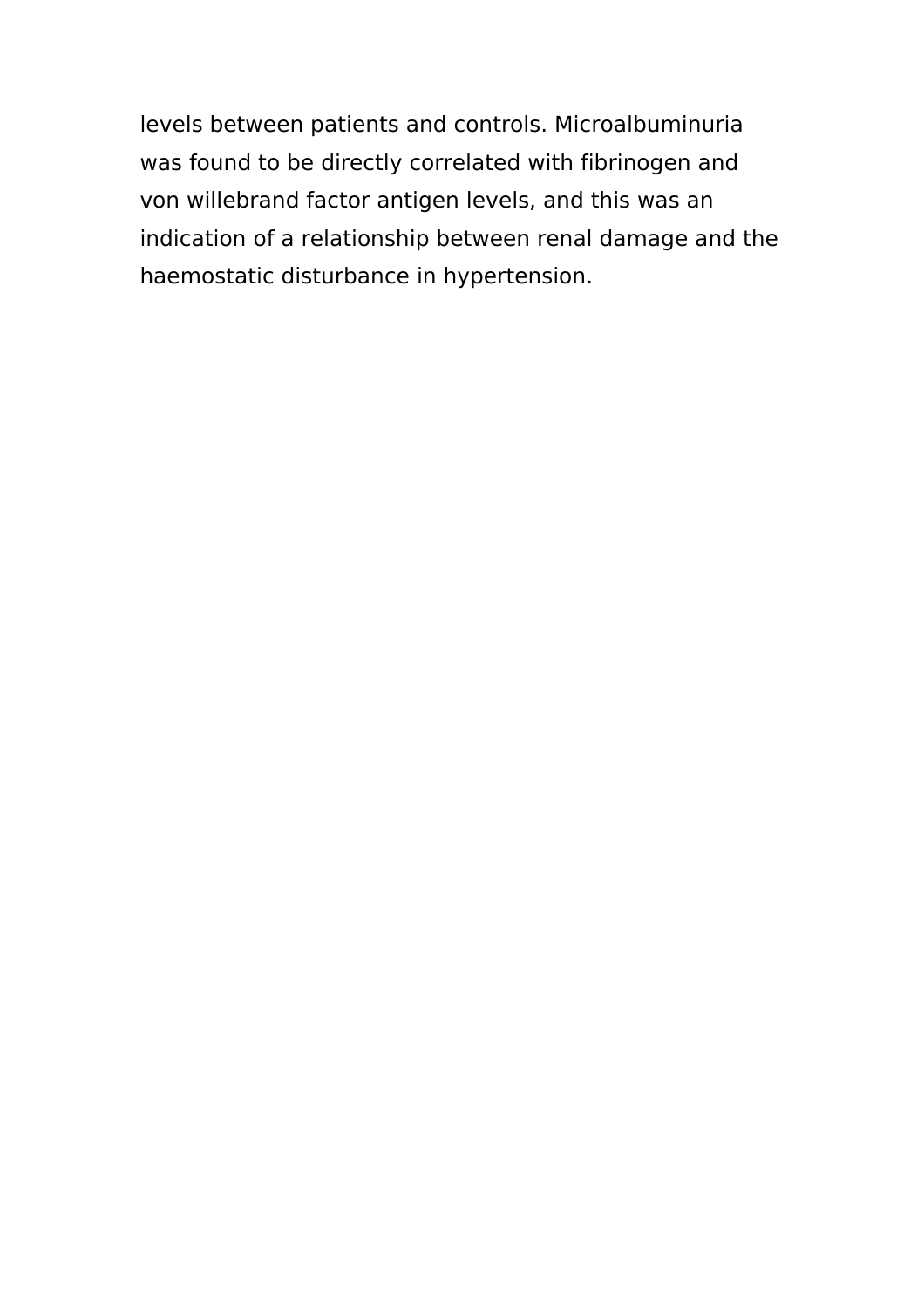#### **ملخص الدراسة**

أجريت هذه الدراسة خلل الفترة من أكتوبر 2003 إلي فبراير 2007 في مستشفيات ولية الخرطوم التعليمية (أم درمان , الخرطوم وسوبا الجامعي) بهدف تقدير علامات الثر ومبين , الأرقاء وعلامات الضررِ

ِن ِي بين مرضى ارتفاع ضغط الد ّم السودانيي .الكلو شملت الدراسة مائتي (200) مريض بارتفاع ضغط الدم وعدد خمسون(50) من المعادلين الطبيعيين من الجنسين. المرضى أولئك الذين استوفوا التشخيص الطبي من كل الجنسين بارتفاع ضغط الدم ، تحت أو عدم العلج آما المرضي الذين لهم تاريخ سابق بأمراض للتخثر الوريدي أو الشرياني , مرضى السكري وأولئك الذين استعملوا الدوية المضادة للصفائح الدموية ومضادات تجلط الدم في الخمسة عشر يوما السابقة فقد استثنوا من هذه الدراسة. كل المرضى و المعادلين الطبيعيين فوق سن الربعين عاما.تم جمع البيانات الخاصة بالمرضى والمعادلين الطبيعيين من خلل استبيان تم إعداده يشتمل علي معلومات عامة وعلي التحاليل المعملية .جمعت عينات البلزما , المصل , الدم والبول من كل .المرضى والمعادلين الطبيعيين لجراء الفحوصات المعملية أظهرت النتائج عدم وجود فرق كبير بين المرضي والمعادلين ، (0.626=p (الطبيعيين في متوسط المعايير التالية :زمن البروثرومبين ,(0.863=p (زمن الثرومبين(0.272=p(،, زمن الثرومبوبلستين الجزئي , (0.866=p (عدد الصفائح الدموية ، (0.455=p (مستوى الفيبرينوجن , (0.653=p (C مستوى البروتين, (0.123=p (S مستوى البروتين مركب الثرومبين انتيثرومبين ((0.925=p جزء البروثرومبين 1+2 ومستوى الكرياتينين (0.326=p (مستوى اليوريا بالمصل , (0.867=p( متلزم مع عمر microalbuminuria كما أن وجود.(0.573=p (بالمصل .(0.030=p (والمدة الزمنية لرتفاع ضغط الدم (0.000=p (المريض بينما مستويات الفيبرينوجن بين مرضى ارتفاع ضغط الدم في هذه .(0.0000=p (microalbuminuria الدراسة كانت ذات علقة وثيقة بوجود أظهرت النتائج وجود فرق كبير بين المرضى و المعادلين الطبيعيين في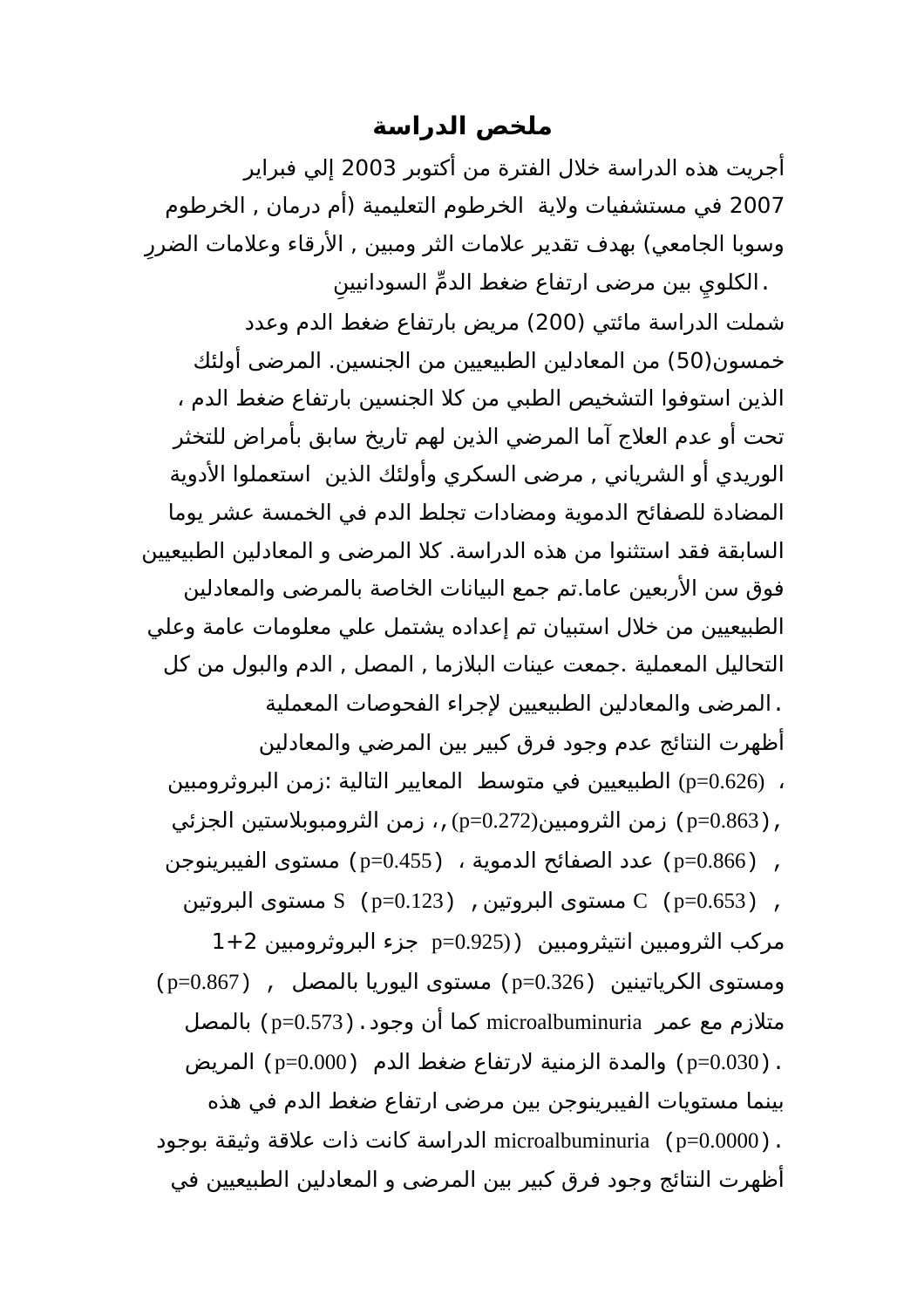زمن , (0.000=P (متوسط مستوى عامل الفون ويلبراند انتيجين النزف) p=0.042) ، و plasminogen activator inhibitor-1 (p=0.000). ل لكن (0.623=p (يوجد ارتباط بين سن المرضى و مستوى اليوريا بالمصل معايير .(0.041=p (مستوى الكرياتينين بالمصل يرتبط بعمر المرضى , (0.021=p (زمن النزف ، (0.011=p (مستوى الفيبرينوجن plasminogen activator inhibitor-1 (p=0.0001) 2+1 البروثرومبين جزء و مرتبطة بشدة ارتفاع ضغط الدم (المرحلة الثانية) بينما مركب(0.012 =p( بشدة المرض. كل (0.124=p (الثرومبين انتيثرومبين ل تظهر ارتباطا كبير من علمات الثرومبين (جزء بروثرومبين 2+1 ومركب الثرومبين بالمدة الزمنية لرتفاع ضغط (0.000=p (انتيثرومبين) لهما ارتباط كبير .الدم

أشارت النتائج المتحصلة على أن قياس زمن البروثرومبين , زمن الثرومبوبلستين الجزئي أو زمن الثرومبين غير ضرورية عند تقييم مرضى ارتفاع ضغط الدم عندما ل يوجد اي دليل سريري يشير الي وجود خلل في عملية الرقاء. فمثل هذا النهج من شأنه أن يلغي الحاجة الى اكثر من ذلك في اختبارات تخثر هؤلء المرضى. اظهرت نتائج هذه الدراسه الى ان عامل فون ويلبراند , مستوى الفيبرينوجن و جزء البروثرومبين 2+1 يمكن ان تكون مفيدة في تحديد مجموعة مرضى ارتفاع ضغط الدم الذين activator plasminogenيحتمل "تعرضهم لمخاطر " التخثر. ارتفاع مستوي لدي مرضى ارتفاع ضغط الدم في هذة الدراسة يساعد -1inhibitor علي التخثر ويؤكد ذلك. دراسات طوليه قد تكون أكثر إفادة في هذا .الشأن

ومدة المرض يشير الى microalbuminuria الرتباط اليجابي بين وجود وجود مرض كلوي متدرج لدى مرضى ارتفاع ضغط الدم القدامى. هذا على الرغم من عدم وجود اختلف كبير في مستوى اليوريا والكرياتينين بالمصل بين المرضى و المعادلين الطبيعيين. كما ان وجود يرتبط ارتباطا مباشرا بمستوى الفيبرينوجن و عامل microalbuminuria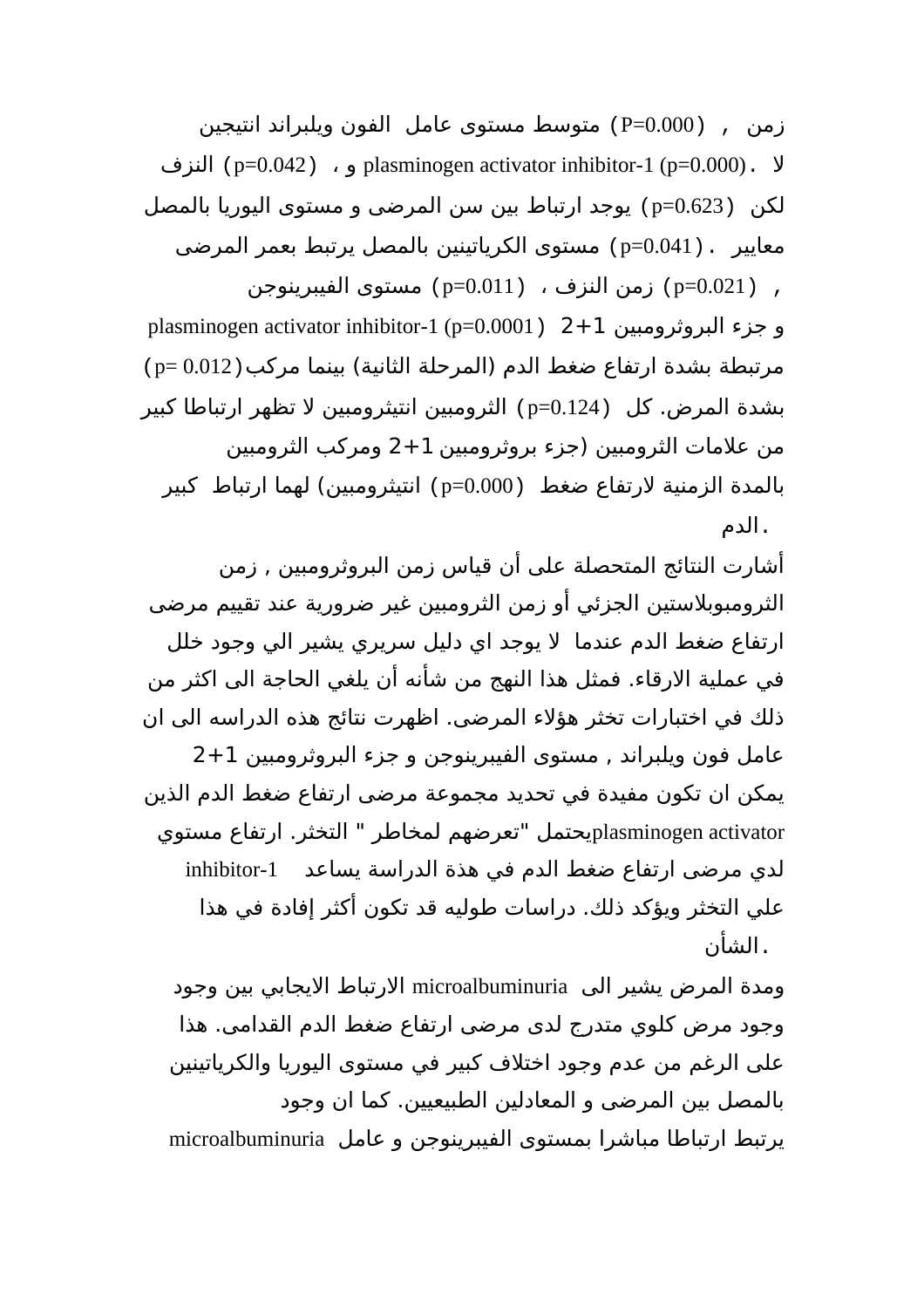الفون ويلبراند انتيجيين ، وكان هذا مؤشرا على وجود صلة بين الضرر .الكلوي و اضطرابات الرقاء في ارتفاع ضغط الدم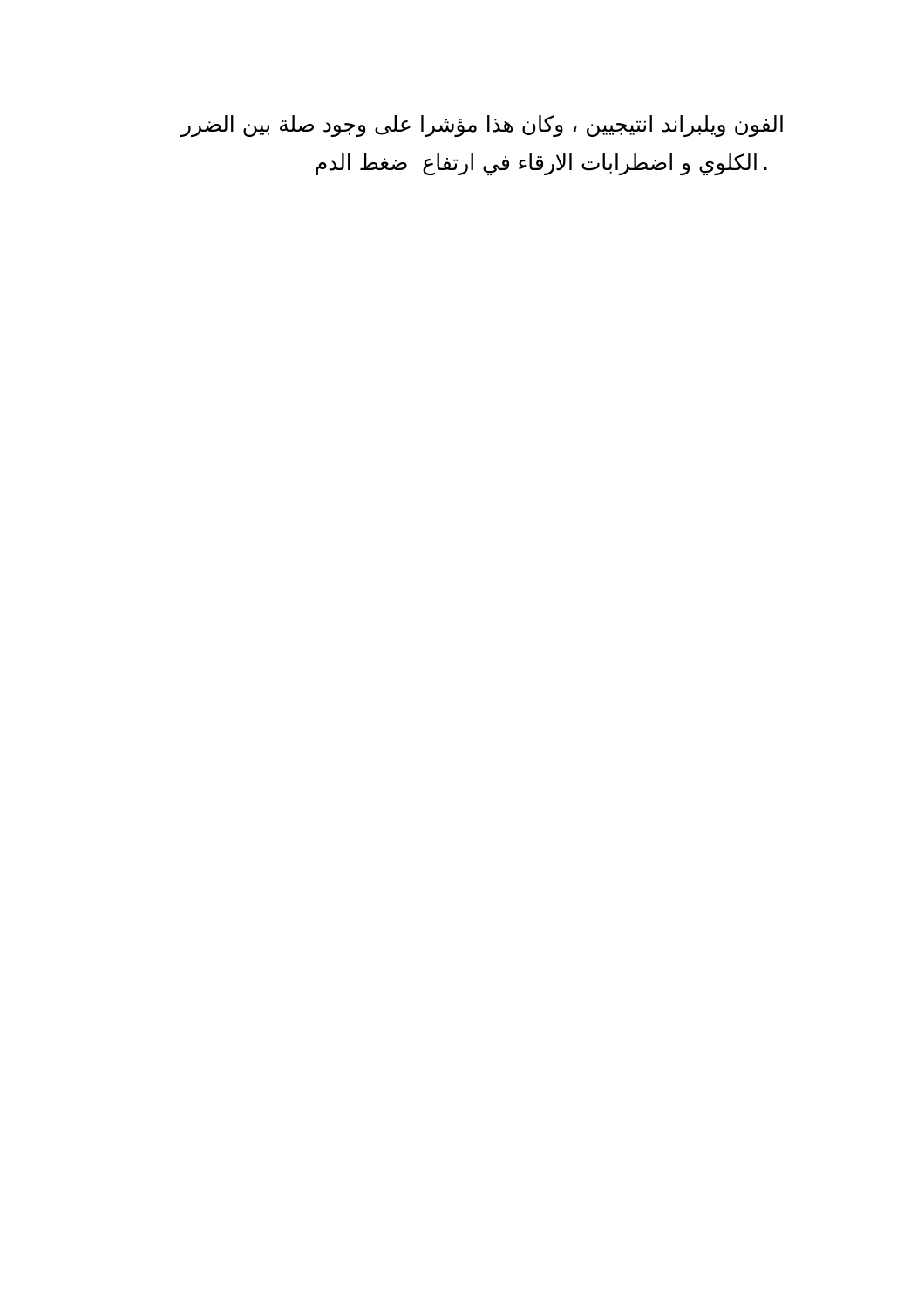## **CONTENTS**

| $\dots$           |
|-------------------|
|                   |
| II                |
| Abstract(English) |
|                   |
| Abstract(Arabic)  |
|                   |
|                   |
| $\dots V$         |
|                   |
| $\dots$ . VI      |
|                   |
| <b>VII</b>        |
|                   |
| <b>VIII</b>       |

#### **Chapter - 1 INTRODUCTION AND LITERATURE REVIW**

| 1                                                 |
|---------------------------------------------------|
|                                                   |
| $\dots$ 1                                         |
| 1.2. Literature                                   |
|                                                   |
|                                                   |
| $\dots8$                                          |
|                                                   |
| . 26                                              |
| 1.2.3. Mechanisms of coagulation and fibrinolysis |
| 32                                                |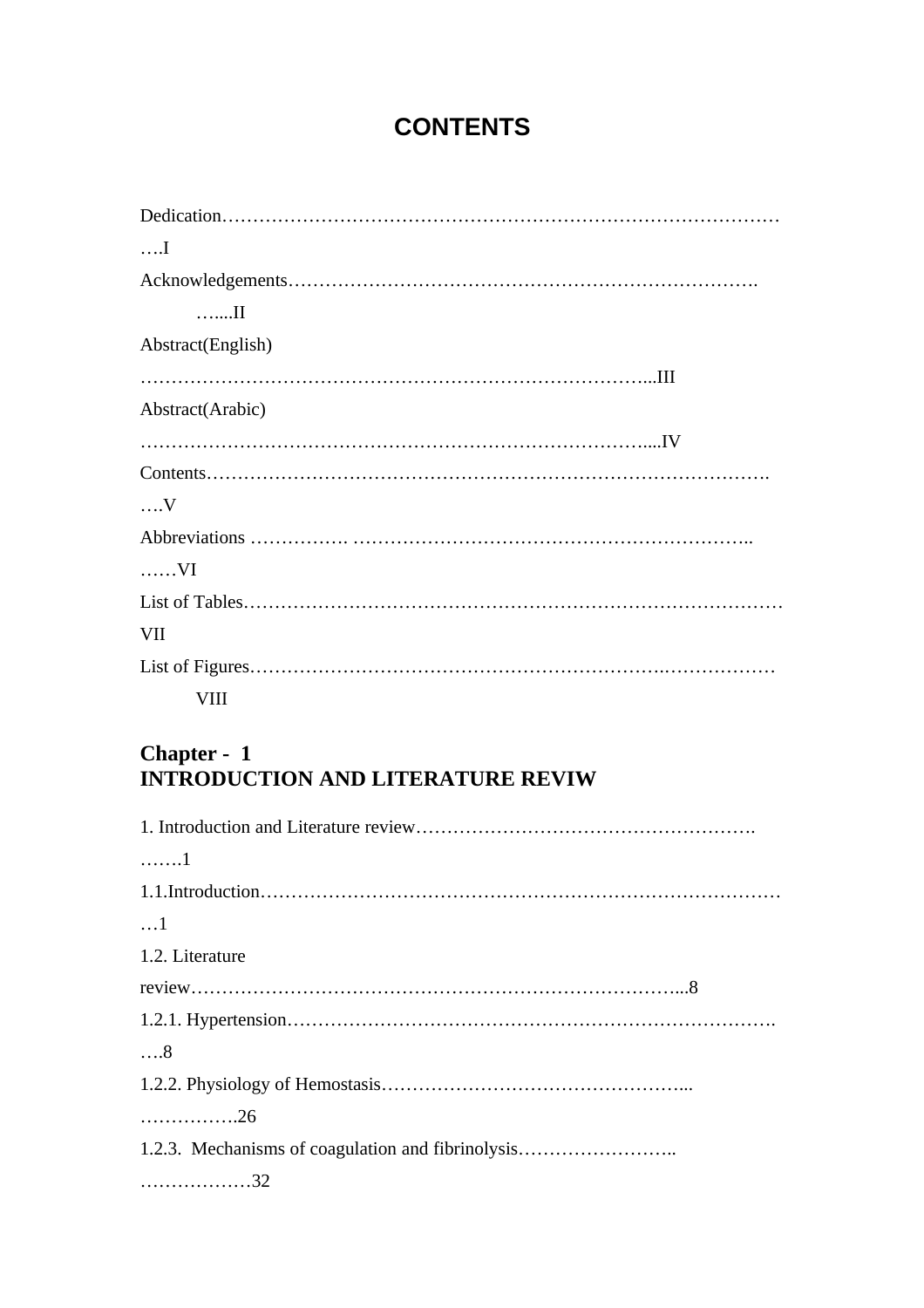| . 37                                 |  |
|--------------------------------------|--|
| 1.2.5 Hypercoagulable /Thrombophilic |  |
|                                      |  |
|                                      |  |

#### **Chapter – 2 RATIONALE AND OBJECTIVES**

| $\dots63$    |  |
|--------------|--|
| 2.1.         |  |
|              |  |
|              |  |
| $\ldots$ .64 |  |

#### **Chapter – 3 MATERIALS AND METHODS**

| $\dots$ 65             |
|------------------------|
| 3.1. Type and Place of |
|                        |
| 3.2. Study             |
|                        |
|                        |
| $\dots 65$             |
| 3.4. Research          |
|                        |
| 3.5.                   |
|                        |
| 3.6.                   |
|                        |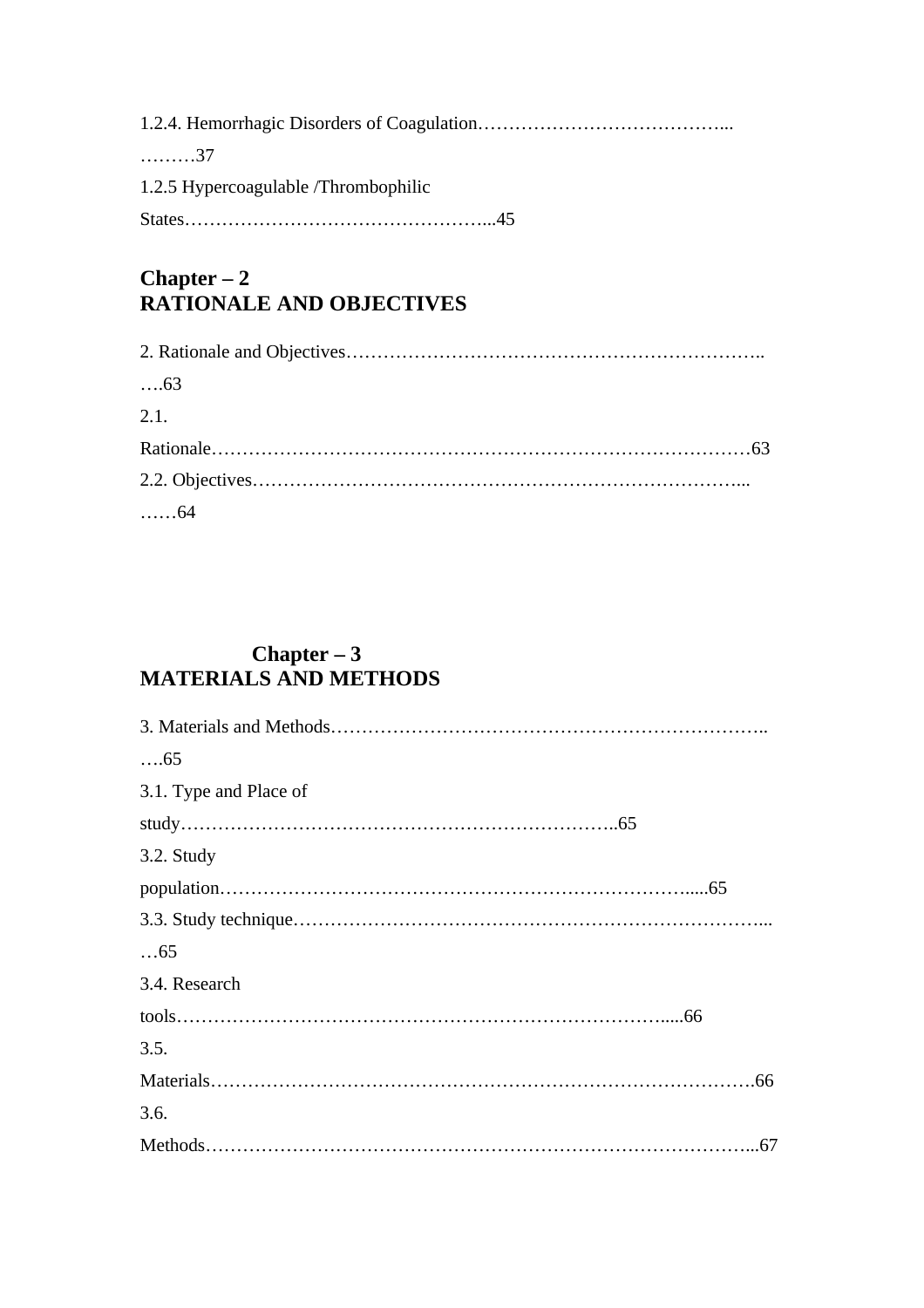3.6.1.

Sampling…………………………………………………………………………..67 3.6.2. Platelet count ……………………………………………………………………...68 3.6.3.Platelet Aggregation Test…………………………………………………. ……….70 3.6.4.Bleeding Time…………………………………………………………………. …..71 3.6.5.Prothrombin time (PT) …………………………………………………………….72 3.6.6.Activated partial thromboplastin time(APTT) ………………………... …………..73 3.6.7.Thrombin time (TT) ……………………………………………………………….75 3.6.8.Fibrinogen level ……………………………………………………………….. ….77 3.6.9. Protein S…………………………………………………………………….. …….79 3.6.10.Protein C…………………………………………………………………. ………82 3.6.11.Von Willebrand Factor (vWF)…………………………………………….. ……..85 3.6.12.Thrombin anti-thrombin complexes (TAT) ………………………………………90 3.6.13.Prothrombin fragment (F 1+2) …………………………………………………....93 3.6.14.Plasminogen Activator Inhibitor-1(PAI-1) …………………………………….....96 3.6.15.Microalbuminuria( Immunoturbidimetry Method) ……………………………….98 3.6.16.Serum Urea……………………………………………………………………...100 3.6.17.Serum Creatinine………………………………………………………………..101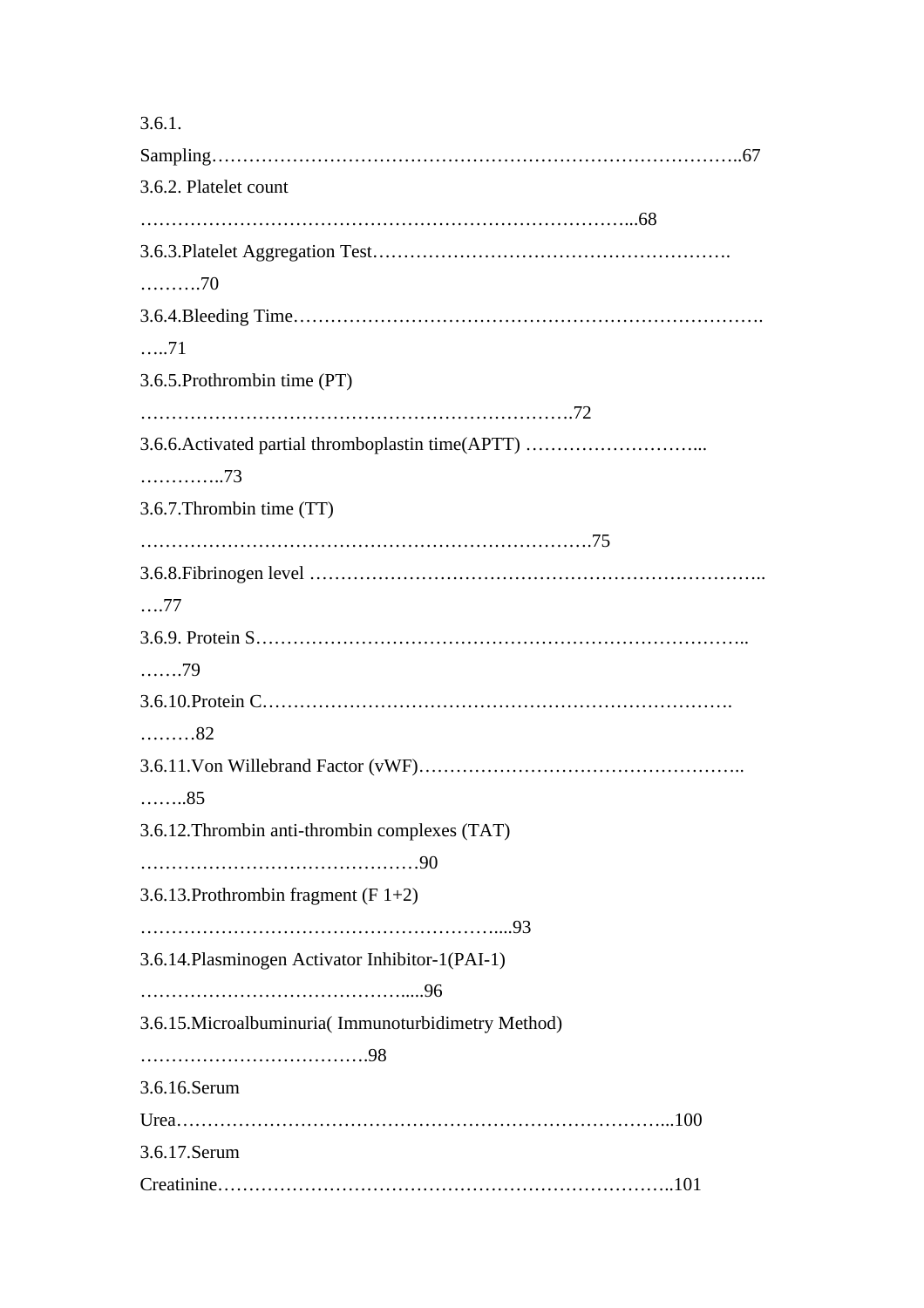#### 3.7. Data

| 3.8. Difficulties confronted the |  |
|----------------------------------|--|
|                                  |  |

#### **Chapter – 4 RESULTS**

| 103                                                  |
|------------------------------------------------------|
| 4.1 Characteristics of the study                     |
|                                                      |
|                                                      |
| 103                                                  |
|                                                      |
| $\ldots \ldots 104$                                  |
| 4.2 Renal function                                   |
|                                                      |
| 4.2.1 Status of albumin excretion in the study group |
| $\ldots \ldots \ldots 110$                           |
|                                                      |
| $\dots 110$                                          |
| 4.3. Haemostatic function                            |
|                                                      |
|                                                      |
| $\dots 116$                                          |
|                                                      |
| 117                                                  |
| 4.3.3. Plasma level of von willebrand factor         |
|                                                      |
| 4.4. Thrombin generation                             |
|                                                      |
| 4.4.1 Protein C and protein S                        |
|                                                      |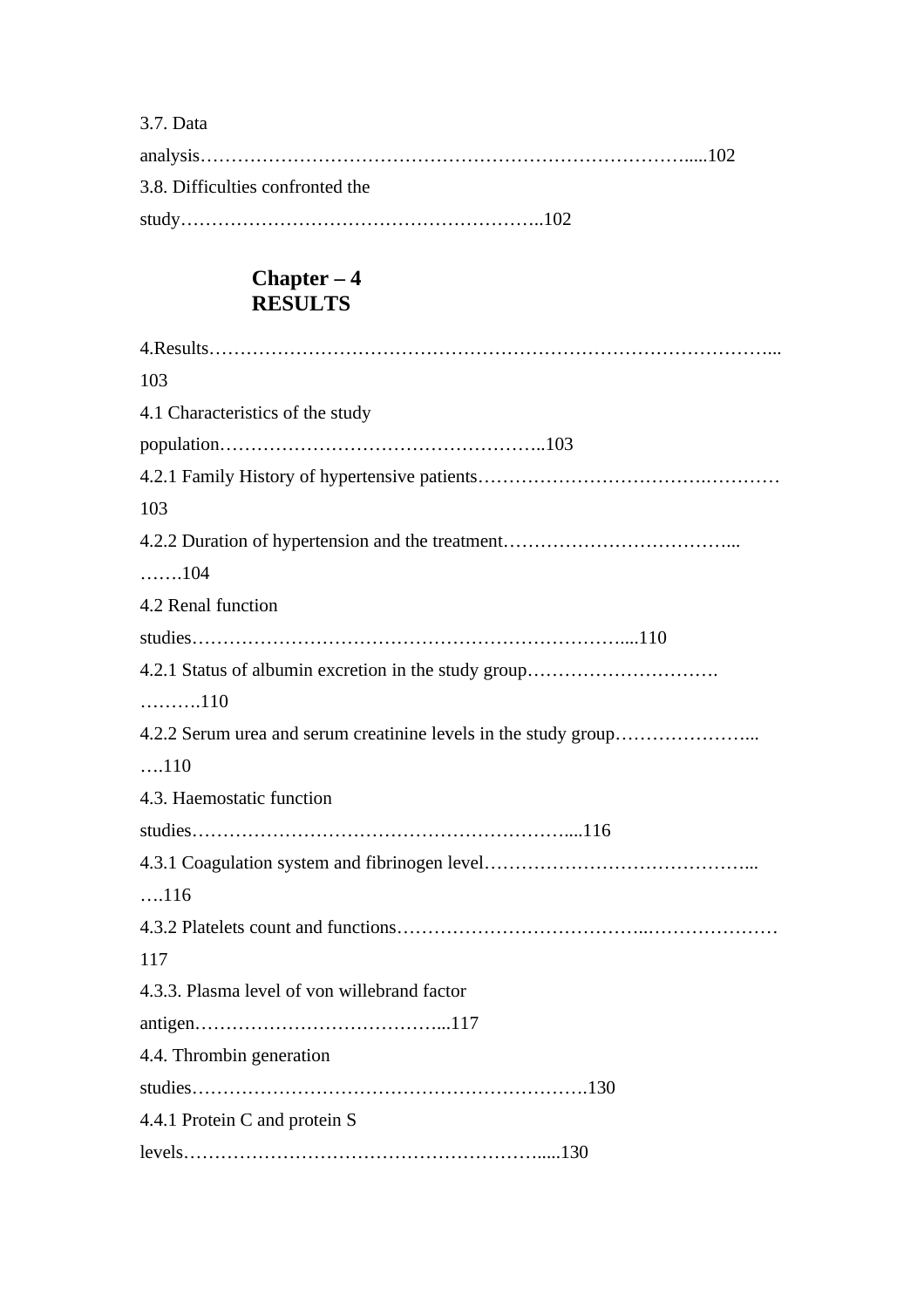4.4.2 Plasminogen activator inhibitor -1(PAI-1) ……………………………………….130 4.4.3 Thrombin generation markers………………………………………………….… 131

#### **Chapter – 5 DISCUSSION**

| 139 |  |
|-----|--|

#### **Chapter – 6 CONCLUSIONS AND RECOMMENDATIONS**

| 6. Conclusions and |
|--------------------|
|                    |
| 6.1.               |
|                    |
|                    |
| 158                |
|                    |
| 160                |
|                    |
| 190                |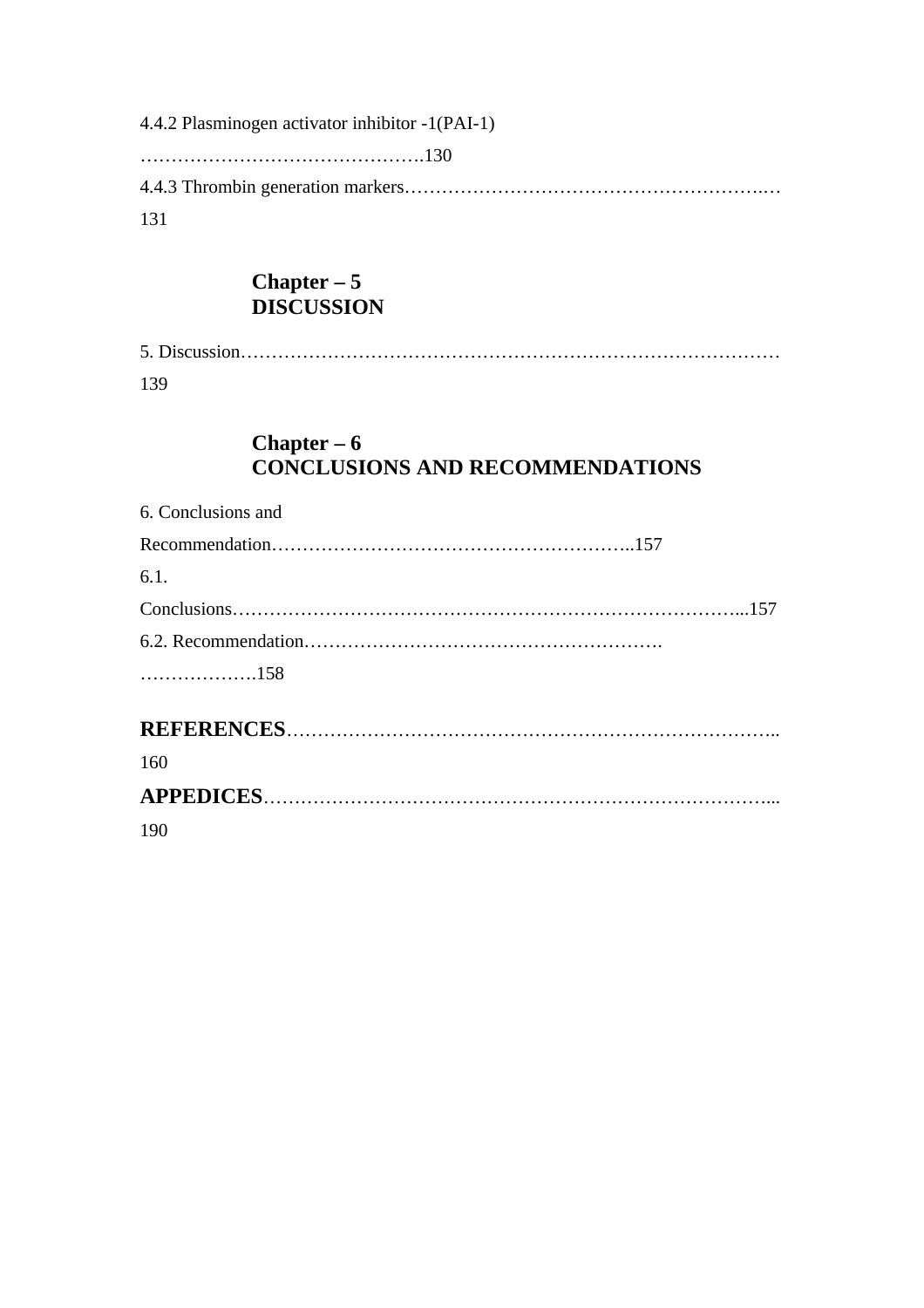# **ABBREVIATIONS**

WHO: world health organization H. pylori: helicobacter pylori LVH: left ventricular hypertrophy JNC: Joint National Committee ACE: angiotensin-converting enzyme MRFIT: Multiple Risk Factor Intervention Trial NHANES: National Health and Nutrition Examination Survey LDL: low-density lipoprotein HDL: high-density lipoprotein PRA: Plasma renin activity TSH: thyroid-stimulating hormone PTT: partial thromboplastin time APTT : activated partial thromboplastin time vWF: von willebrand factor vWD: von willebrand disease PT: prothrombin time TT: thrombin time TF: Tissue factor HMWK: high–molecular-weight kininogen ACG:Aclelerator globulin AHF:Antihemophilic factor AHG:Antihemophilic globulin PTC: Plasma thromboplastin component PTA:Plasma thromboplastin antecent LLF:laki-lorand factor TPA: Tissue plasminogen activators

DIC: Disseminated intravascular coagulation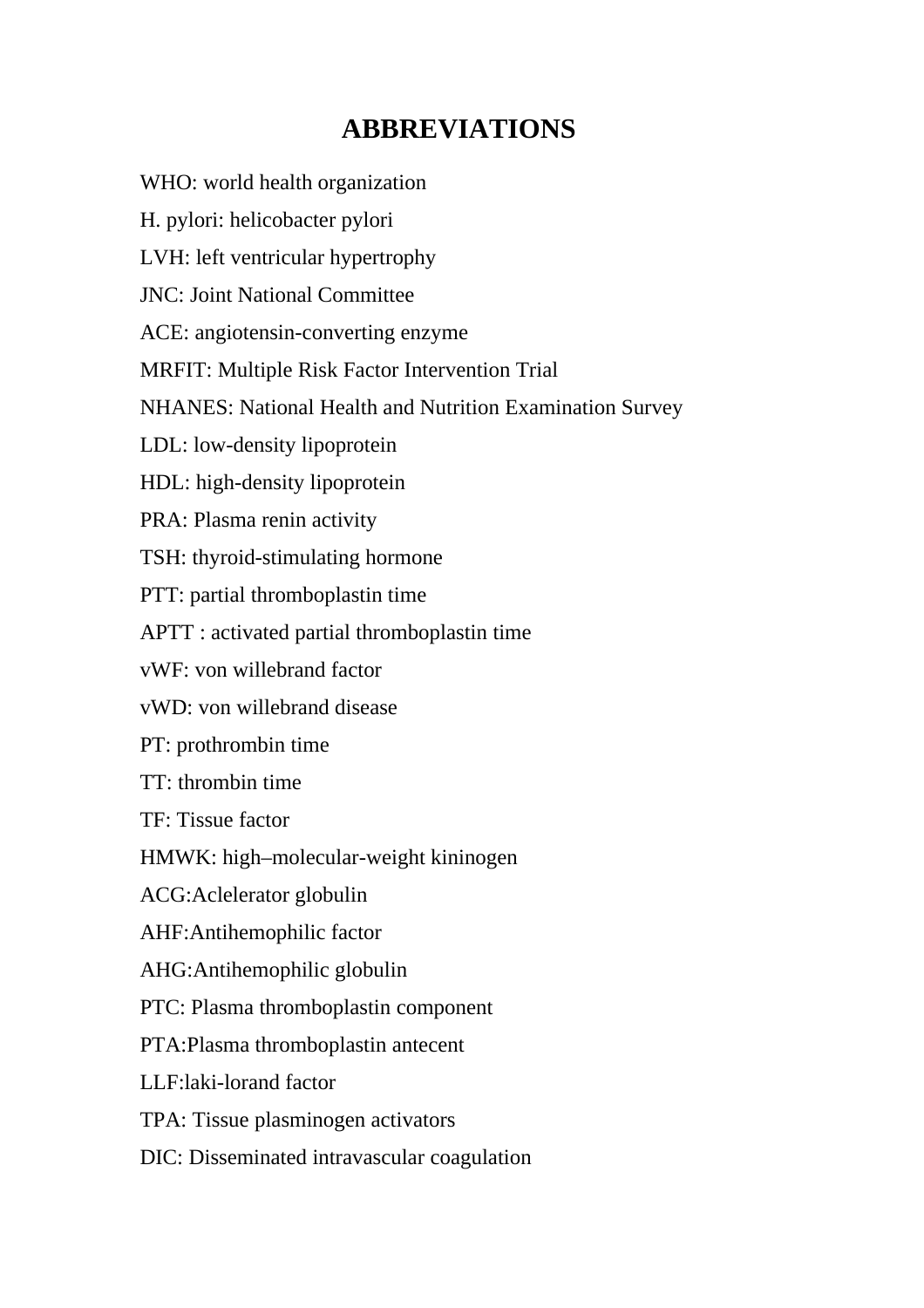HITT: Heparin-induced thrombocytopenia with thrombosis

FDP: fibrin degraduation products

F1+2: prothrombin fragment 1+2

INR: international normalized ratio

APC: activated protien C

VTE: venous thromboembolism

RVVT: Russell's viper venom time

PNH: proxismal nocturnal hematuria

CBC: complete blood count

EDTA: ethylenediamine tetra-acetic acid

TAT: thrombin-antithrombin complex

PAI-1: plasminogen activator inhibitor-1

LCD: liquid crystal display screen

HPF: high power field

TCT: thrombin clotting time

PPP: platelets poor plasma

ELISA: Enzyme-Linked Immunosorbent Assay

OD: optical density

DMSO: dimethyl sulphoxide

TMB: tetramethylbenzidine

*SP: Streptavidin-peroxidase* 

EIA: Energy Information Administration

POD: substrate peroxides

tPA: tissue-type plasminogen activator

uPA: urokinase-type plasminogen activator

HRP: horseradish peroxidase

AHD: anti-hypertensive drug

DCH: diet control and herbal therapy

NA: Absent of microalbuminuria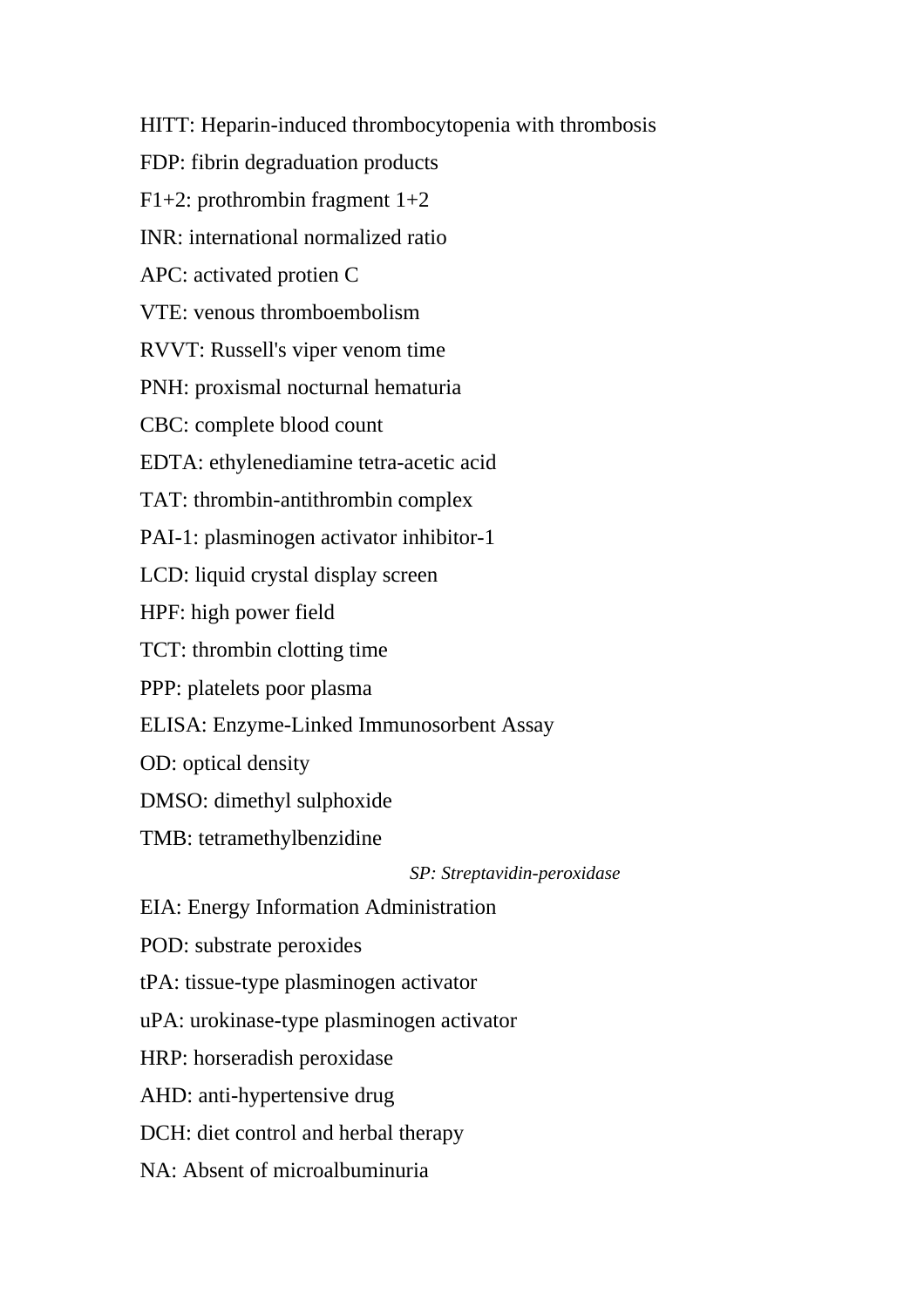## MA: Present of microalbuminuria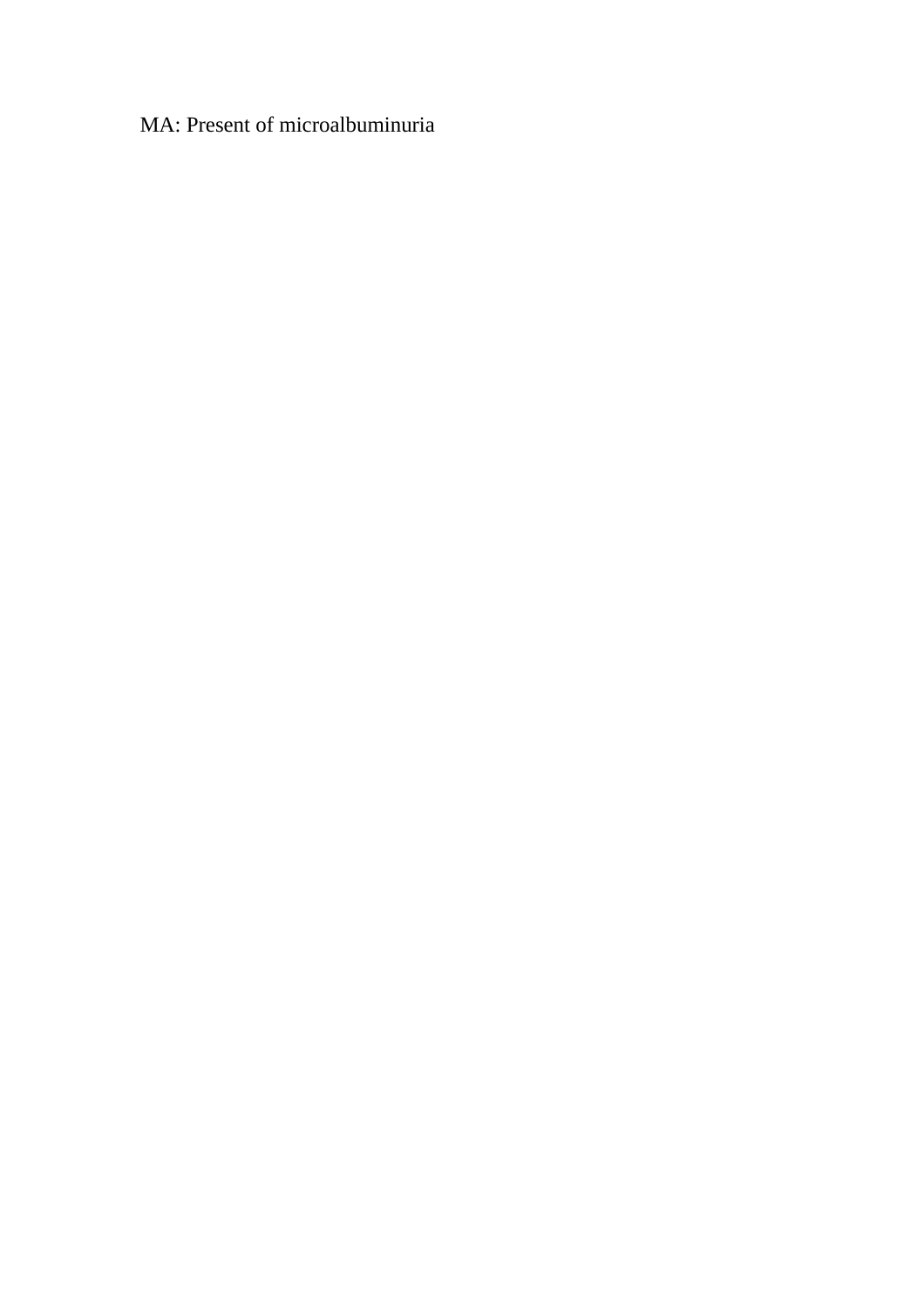# **LIST OF TABLES**

| <b>Number</b>     | <b>Table</b>                                                                                                            | Page |
|-------------------|-------------------------------------------------------------------------------------------------------------------------|------|
| Table 1.1         | The physical capabilities of arteries and veins                                                                         | 29   |
| Table 1.2         | Coagulation factors with their preferred names and other synonyms                                                       | 33   |
| Table 4.1         | Family history of hypertension among patients in the study group                                                        | 107  |
| Table 4.2         | Family history of hypertension in the control group                                                                     | 107  |
| Table 4.3         | Status of albumin excretion and the age of patients in the study<br>group                                               | 113  |
| Table 4.4         | Correlation of the status of albumin excretion and the duration of<br>hypertension in the study group                   | 113  |
| Table 4.5         | Mean of serum urea level in the hypertensive patients and the<br>control group                                          | 114  |
| Table 4.6         | Mean of serum creatinine level in the hypertensive patients and the<br>control group                                    | 114  |
| Table 4.7         | Age-related distribution of serum urea levels in the study groups                                                       | 115  |
| Table 4.8         | Age-related distribution of serum creatinine levels in the study<br>groups                                              | 115  |
| Table 4.9         | Mean values of PT, APTT and TT correlation in hypertensive<br>patients and control groups                               | 119  |
| <b>Table 4.10</b> | Prothrombin time distribution in the study group                                                                        | 119  |
| <b>Table 4.11</b> | Activated partial thromboplastin time<br>distribution in the study<br>group                                             | 120  |
| Table 4.12        | Thrombin time distribution in the study group                                                                           | 121  |
| Table 4.13        | Mean of fibrinogen level in the hypertensive patients and the control<br>groups                                         | 121  |
| Table 4.14        | Fibrinogen level distribution in the study group                                                                        | 121  |
| Table 4.15        | Correlation of the severity of hypertension to the fibrinogen level in<br>the study groups                              | 122  |
| <b>Table 4.16</b> | of<br>fibrinogen<br>levels<br>distribution<br>correlation<br>The<br>and<br>Microalbuminuria                             | 122  |
| Table 4.17        | The mean of the platelets count in $x10^9/\mu$ L hypertensive patients and<br>the control group                         | 124  |
| Table 4.18        | Platelet aggregation of hypertensive patients and control groups                                                        | 124  |
| <b>Table 4.19</b> | Mean of bleeding time in the hypertensive patients and the control<br>group                                             | 125  |
| <b>Table 4.20</b> | The severity of hypertension related- incidences distribution of<br>bleeding time in the study groups                   | 126  |
| <b>Table 4.21</b> | The mean von willebrand factor antigen level in the hypertensive<br>patients and control group                          | 126  |
| Table 4.22        | Plasma level of von willebrand factor antigen distributions in the<br>study groups                                      | 126  |
| Table 4.23        | The relation between von willebrand factor antigen levels and the<br>urinary albumin excretion in hypertensive patients | 126  |
| Table 4.24        | The correlation between numbers of platelet and von willebrand<br>factor antigen levels in the study group              | 129  |
| Table 4.25        | The correlation between numbers of platelet and von willebrand                                                          | 129  |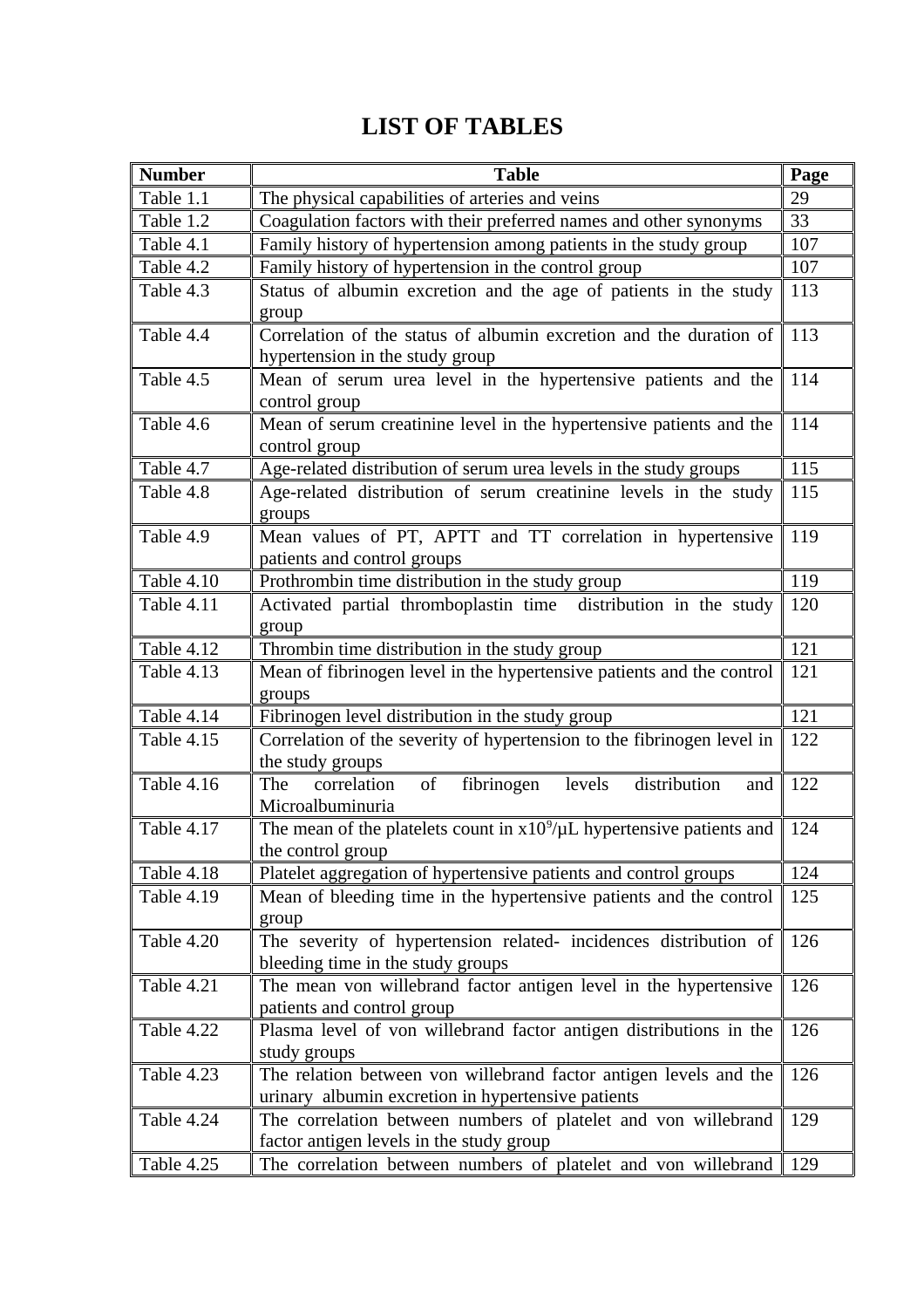|                   | factor levels in the control group                                  |     |
|-------------------|---------------------------------------------------------------------|-----|
| Table 4.26        | The mean level of protein C and protein S in the hypertensive       | 132 |
|                   | patients and the control group                                      |     |
| Table 4.27        | Mean of plasminogen activator inhibitor-1 level in the hypertensive | 132 |
|                   | patients and the control group                                      |     |
| Table 4.28        | The correlation of hypertension severity and the<br>plasminogen     | 133 |
|                   | activator inhibitor-1 level in the study groups                     |     |
| Table 4.29        | Mean of prothrombin fragment $(F_{1+2})$ level in the hypertensive  | 135 |
|                   | patients and the control group                                      |     |
| Table 4.30        | Mean of thrombin antithrombin complex(TAT) level in the             | 135 |
|                   | hypertensive patients and the control group                         |     |
| <b>Table 4.31</b> | Correlation of the thrombin generation markers and the duration of  | 135 |
|                   | hypertension in the study group                                     |     |
| Table 4.32        | The age-related incidences to the increased plasma level of the     | 136 |
|                   | thrombin generation markers in the study group                      |     |
| <b>Table 3.33</b> | Correlation of the thrombin generation markers and the severity of  | 136 |
|                   | hypertension in the study group                                     |     |